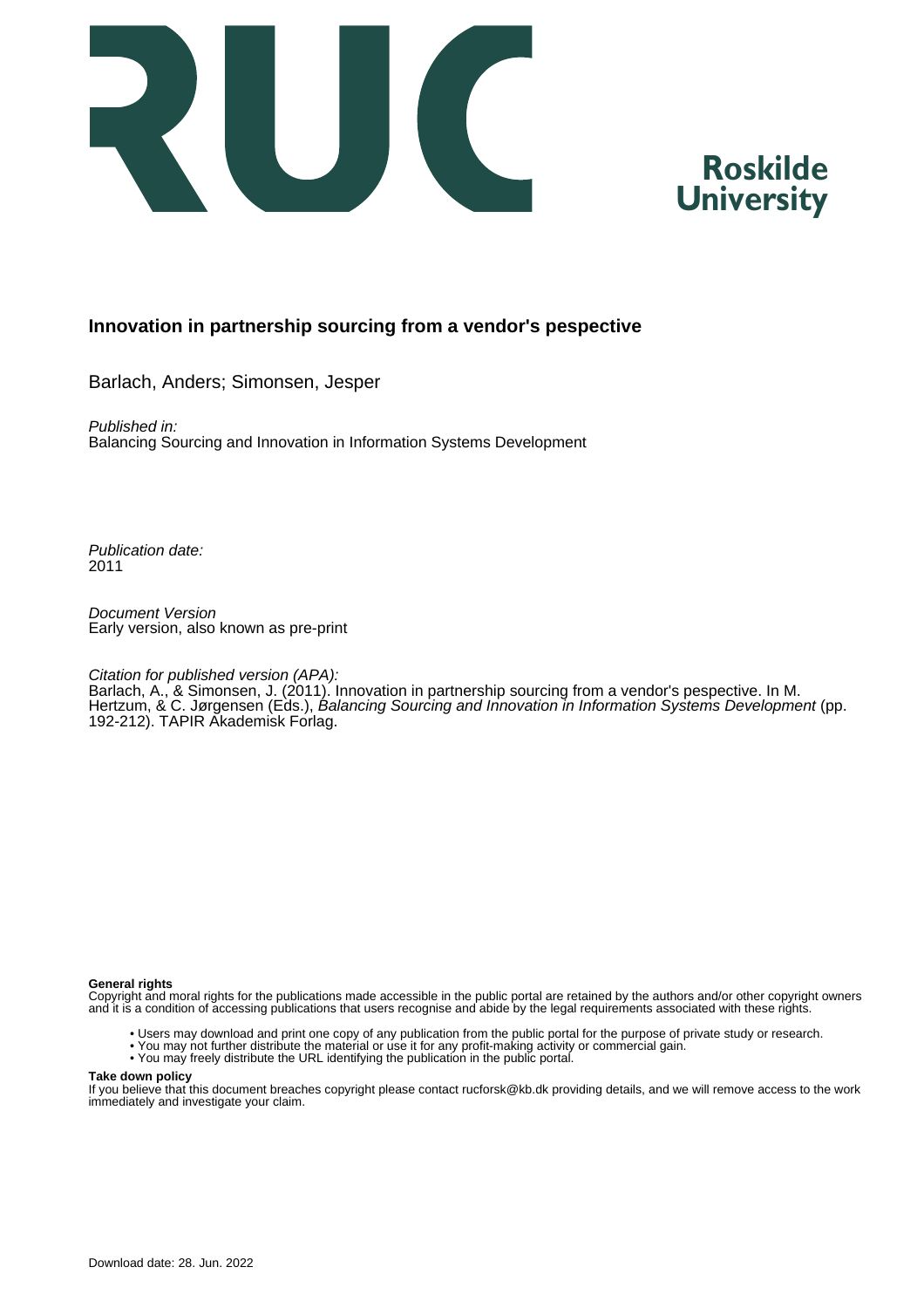# **Innovation in Partnership Sourcing from a Vendor's Perspective**

Anders Barlach and Jesper Simonsen

Roskilde University {barlach, simonsen@ruc.dk}

**Abstract**. This chapter describes three generic categories of assets for technological innovation: 1) process innovative assets, 2) product innovative application assets, and 3) aesthetic design assets (Christensen, 1995). These different types of innovation are used as a framework for discussing effects-driven innovation at the IT vendor CSC Scandihealth A/S. CSC Scandihealth's business strategy regarding effects-driven innovation is described and related to a partner sourcing model with a client, a hospital in the North Region of Denmark. The chapter analyses how innovation can be organized and the different stakeholders, contexts, and perspectives undertaken by the vendor and the client while engaging in partnership sourcing supported by effects-driven innovation. The experiences and challenges are discussed on the basis of a number of projects with the vendor's clients.

**Keywords**: innovation, partnership sourcing, effects specification, effects-driven IT development, system development, healthcare.

## **1 Introduction**

In this chapter, we elaborate on the concept of innovation and discuss it as part of partnership sourcing by means of effects-driven IT development. Partnership sourcing is described from the perspective of the vendor, CSC Scandihealth, CSC in short. CSC Scandihealth is owned by the CSC Corporation, a global leader in providing technology enabled business solutions and services. The overall focus of this chapter is on sustaining change and innovation as it is often found in large organizations (Christensen and Overdorf, 2000).

According to Christensen (1995), it is a general assumption in many industries that the ability to produce innovation is based on Research and Development (R&D) as a production process. Christensen (1995) further points out that the relevant assets are often understood in a narrow sense as an R&D department and an activity concerned with the development process by the use of application and design. Another misunderstanding of the R&D concept is that it is mainly synonymous with scientifically based research. We need to understand innovation as a collection of different assets, which together enable the organization to commercially exploit innovation.

Throughout this book, we address innovation within the systems-development process as a means for improving an organization's product or business-process innovation. The general focus is on sustained innovation providing "products and services that are better than their predecessors on quality attributes that are already appreciated by mainstream customers," which leads to evolutionary rather than revolutionary change (see Chapter 1 by Hertzum and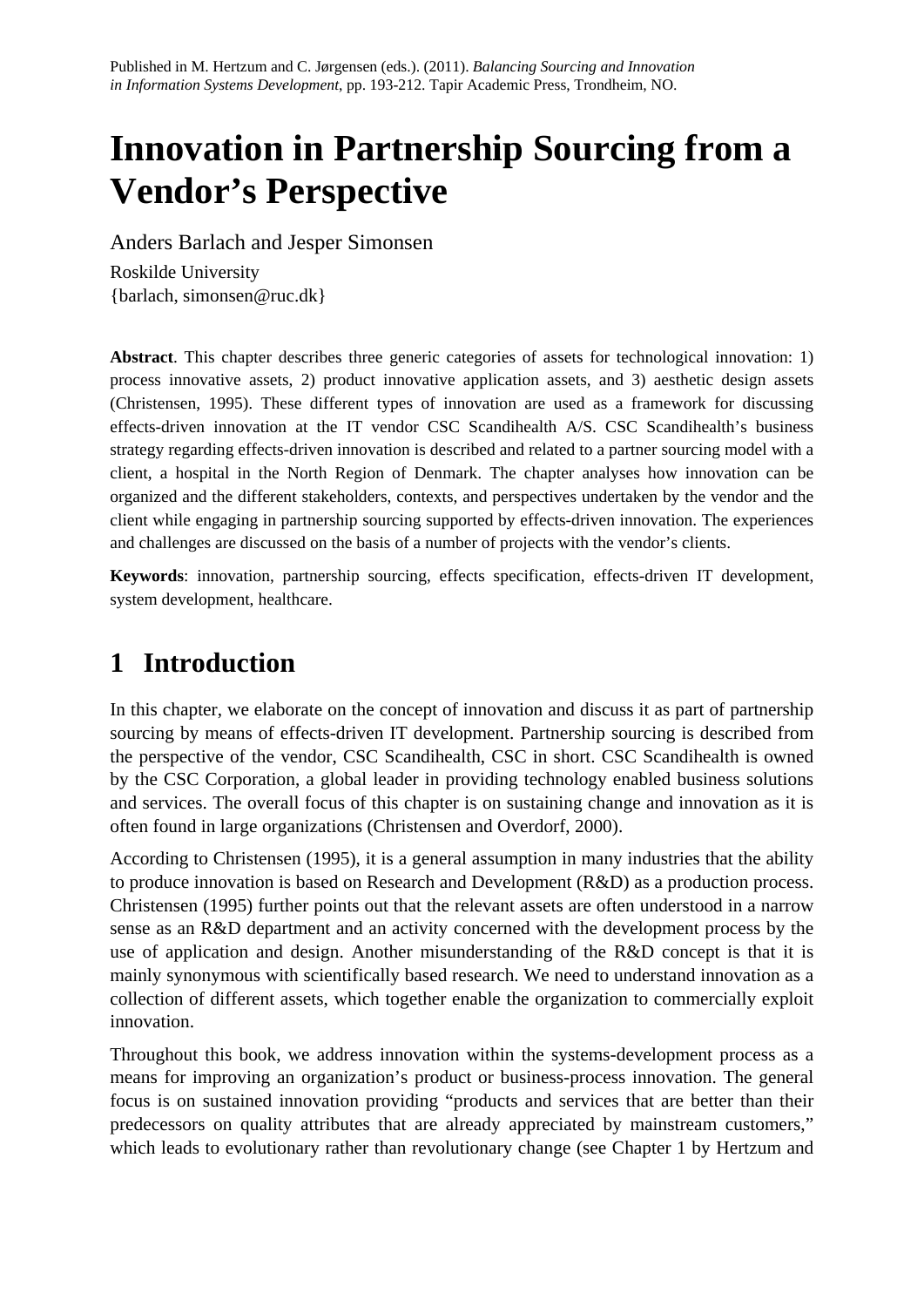Jørgensen, 2011). In this chapter, we further distinguish between three different assets for technological innovation, as identified by (Christensen, 1995):

- Process innovation.
- Product innovative application.
- Aesthetic design.

A process innovation asset could, for example, mean a person who is good at making new ideas emerge during the process of holding a workshop. An example of product innovative application could be the identification of new markets for applying a specific product. Finally, there are those assets that enable innovation in the aesthetic design of a product, e.g., the construction of a user-interface so that they appear smooth and do not interfere with unnecessary information.

Together, these three assets provide a more accurate representation of technically innovative assets than the R&D concept (Christensen, 1995). We use this framework to describe how CSC Scandihealth experiments with effects-driven IT development as a means for innovation. This enables us to, among others, to clarify how CSC primarily recognizes human resources as assets of technical innovation.

In Section 2 that follows, we elaborate the innovation concept a bit further by discussing different ways in which innovation is organized. In Section 3, we describe how innovation is organized within CSC Scandihealth. CSC pursues partnership sourcing by means of effectsdriven development. The generic process for this, used by CSC, is given in Section 4 while CSC's motivation for participating in the effects-driven development research program is presented in Section 5. Section 6 argues how partnership sourcing and effects-driven development support CSC's product strategy. Section 7 presents CSC's experiences and challenges and the chapter finally concludes in Section 8.

## **2 Organizing Innovation**

Innovation requires the activation and coupling of different assets in the organization, and this cannot be expected to happen solely through the traditional employee roles within the organization (Christensen, 1995). In other words, you cannot, e.g., settle with designating a person for a role such as 'responsible for innovation'; it is rather the coordinated effort of all the employees who contribute to the different categories (process innovation, product innovative application and aesthetic design) that brings about the technical innovation in the organization.

When an organization pursues technical innovation, four types of trajectories for innovation can be identified: science-based, scale-intensive, the specialized vendor and vendordominated pattern (Christensen, 1995):

The science-based trajectory is usually associated with a strong internal R&D resource performing innovation activities towards the industry's commercial objectives and is typically found in chemical and electronic industries. The clients focus is on price and differentiation of the product.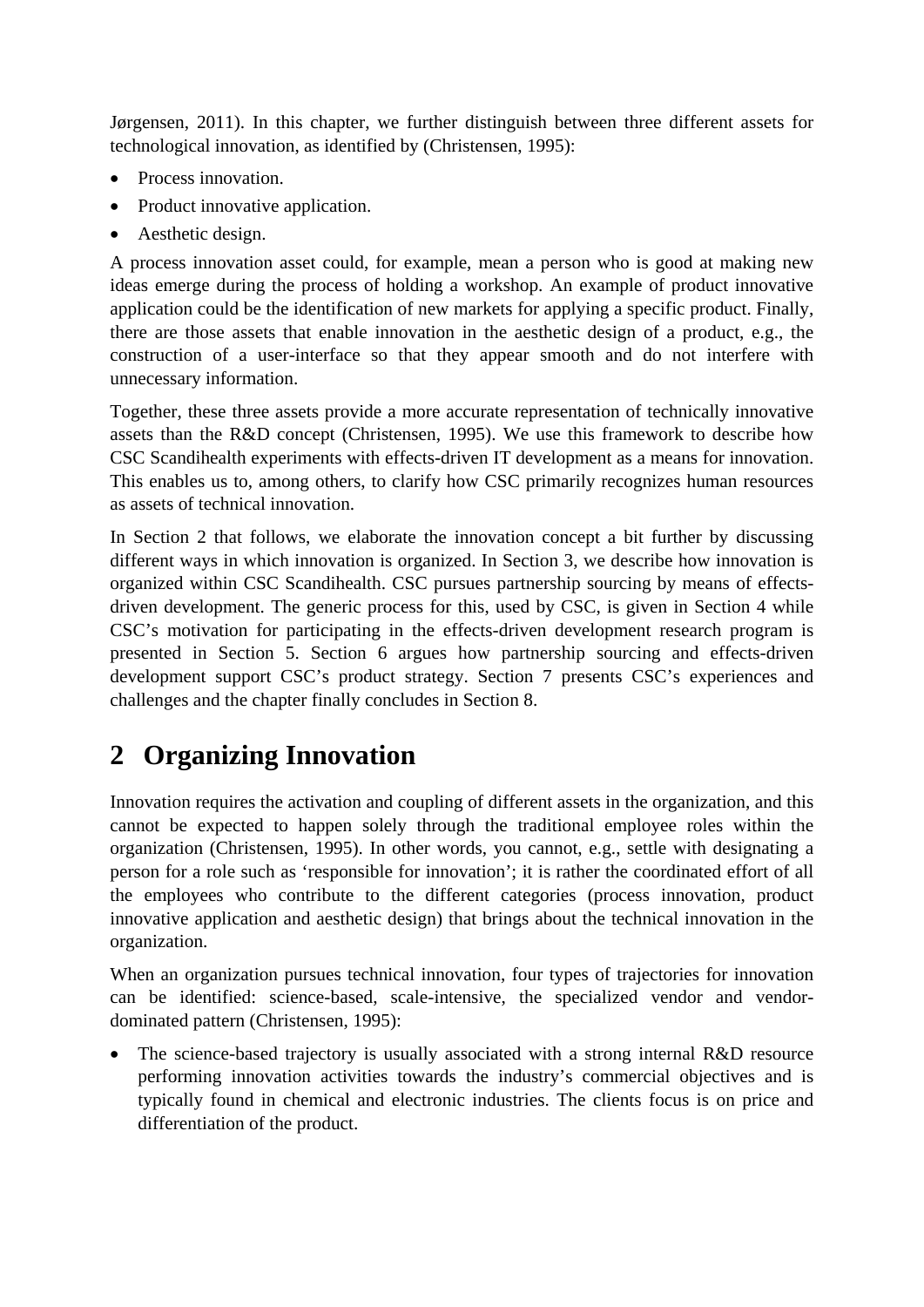- The scale-intensive trajectory is characterized by strong internal process engineering skills. The client focus is primarily on price and experience base/novelty value. For example, you will find this type of company within the food industry.
- The specialized vendor trajectory involves predominant domestic product application resources and is often in close cooperation with clients who are performance oriented, i.e., functional requirements are more important than volume and price. Application opportunities are limited by technology and this trajectory is usually adopted by companies that manufacture machinery and instruments or by IT vendors.
- The vendor-dominated pattern of technological change is characterized by the clients' need being dominated by cost and driven by marketing assets. This is usually seen in firms in traditional industries, like production of garments.

These four types of trajectories for innovation are analytical in nature, and in the real world, the boundaries between them are often not very clear. On the other hand, companies tend to divide into clear functional organization subdivisions such as management, finance, production, etc. This functional organization comprises the context of innovation and it also, to a certain extent, defines the motivation for a company's innovation. The functional organization and the trajectories for innovation form the starting point for a company in identifying and pursuing the commercial potential for innovation.

It is a prerequisite to have access to the relevant innovative assets to be able to produce innovation (Christensen, 1995). On the other hand, companies rarely ground their innovation purely on the basis of new research also referred to as revolutionary change in Chapter 1 by Hertzum and Jørgensen, 2011. This means that industrial research is most often described by the ability to combine process development and new uses of technology by integrating scientific and technological competencies (Christensen, 1995) – described as evolutionary change in Chapter 1 by Hertzum and Jørgensen, 2011. In some cases, pure scientific research might be organized in projects aimed at creating a new competing product for the company, as for example, in the pharmaceutical industry when developing a new drug (Christensen, 1995).

The process innovative assets might interact with scientific research as innovation is often pursued through highly systematical approaches using scientific – or scientifically inspired – methods. Process innovative assets draws on cross organizational management and cross organization resources and it can seldom operate independent of the company, for example, alone within one specialized R&D department (Christensen, 1995).

The specialized vendor trajectory draws on the skills and resources that are prerequisites for product-innovative development activities. This is not only the case in physical product development, but also in development of software or information systems. The process here is mainly characterized by technological options used in a series of phases including identification, evaluation, selection, and subsequent different disciplines of deployment. The innovative process is not solely the result of a scientific activity, but it also involves the use of experience and firm-specific knowledge and it can draw on established operating and production processes in the company (Christensen, 1995). Hence, a company cannot just 'decide' to be innovative: the company must consider how the product development should be organized, what processes are appropriate, what methods should be used and, in particular, be aware of which employees in the company possess the different innovative skills needed.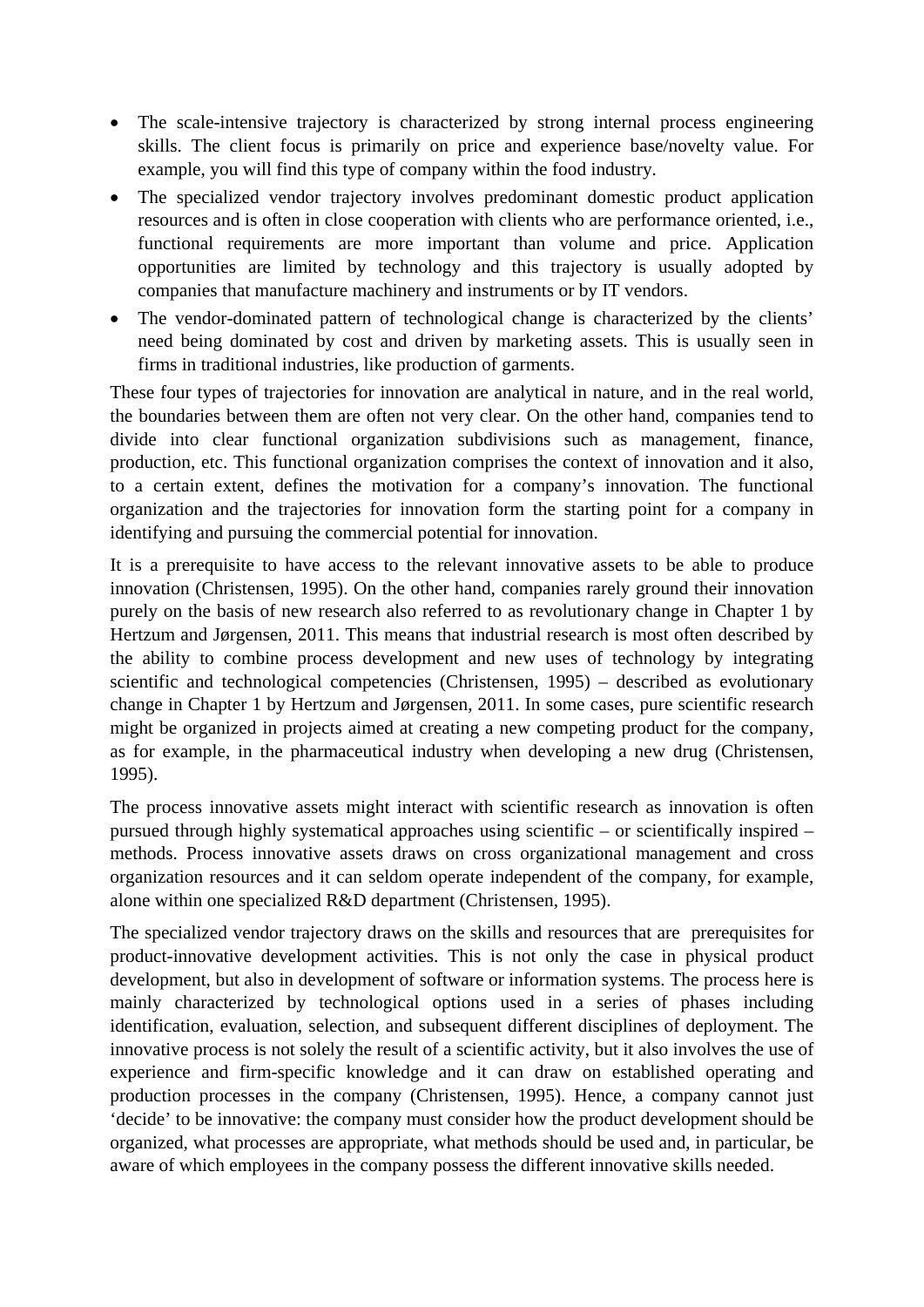To discuss the experience with innovation in CSC, we introduce a final analytical distinction of the concept of innovation by distinguishing between technical and functional application of innovation (Christensen, 1995).

- The technical application of innovation is seen as the task of reducing the technical uncertainty without increasing development costs or reducing production capacity. In a software developing company such as CSC this could be obtained by aiming at more efficiency in the work performed, and, as a simple example, be measured by the number of lines of code produced for a given quality using a given number of working hours.
- Functional application of innovation is the task of reducing functional uncertainty, often during the interaction with the clients' management and end-users. It concerns knowledge development in relation to design and implementation especially based on end-user requirements and preferences (Christensen, 1995). For CSC, this could include process and organizational development towards higher quality of the work performed, the services provided, and the products delivered. One way of measuring the commercial value, could be to measure the effect of a product on basis of the work performed by the client's end-users.

Common to both technical and functional applications of innovation is that this could be related to the work in the general sense, or more specifically on work involved in system development or clinical care with a specific client.

Before looking into CSC's innovation, we may ask how innovation actually appears in the real world. Empirical studies report that successful innovation is common in cases of functional uncertainty combined with close collaboration with end-users, having strong professional interests and competencies in relation to the product being the target of development (Christensen, 1995). Christensen also notes that large organizations often accumulate innovative assets in inappropriate ways. This is a consequence of the division and specialization of work with the implications for the development of subcultures among departments. Further, the three innovation types (process innovation, product innovative application and aesthetic design) do not exist on equal terms. Aesthetic design, for example, is often considered to be a marketing asset more than a real innovation active (Christensen, 1995). This can lead to a source of conflict within the organization because the desire or demand for an aesthetic design comes from the marginalized innovation assets. Innovation comprises both product and process where the two types can be more or less intertwined. Historically, automobile factories in the United States invented the assembly line idea, which is highly product oriented. Japanese companies have been highlighted for their ability to focus on the process as an important contribution to innovation. Japanese automobile factories invented LEAN (Womack and Jones, 1996), taking the assembly line a step further to, for example, include the workers attitude towards what creates value.

#### **3 Innovation at CSC Scandihealth**

The most obvious way to describe CSC Scandihealth is by the specialized vendor trajectory because of the frequency of client involvement and the performance focus on functional requirements in the products supporting the workflow in the healthcare domain. From a client perspective, this means that the product value is appreciated in relation to the use of the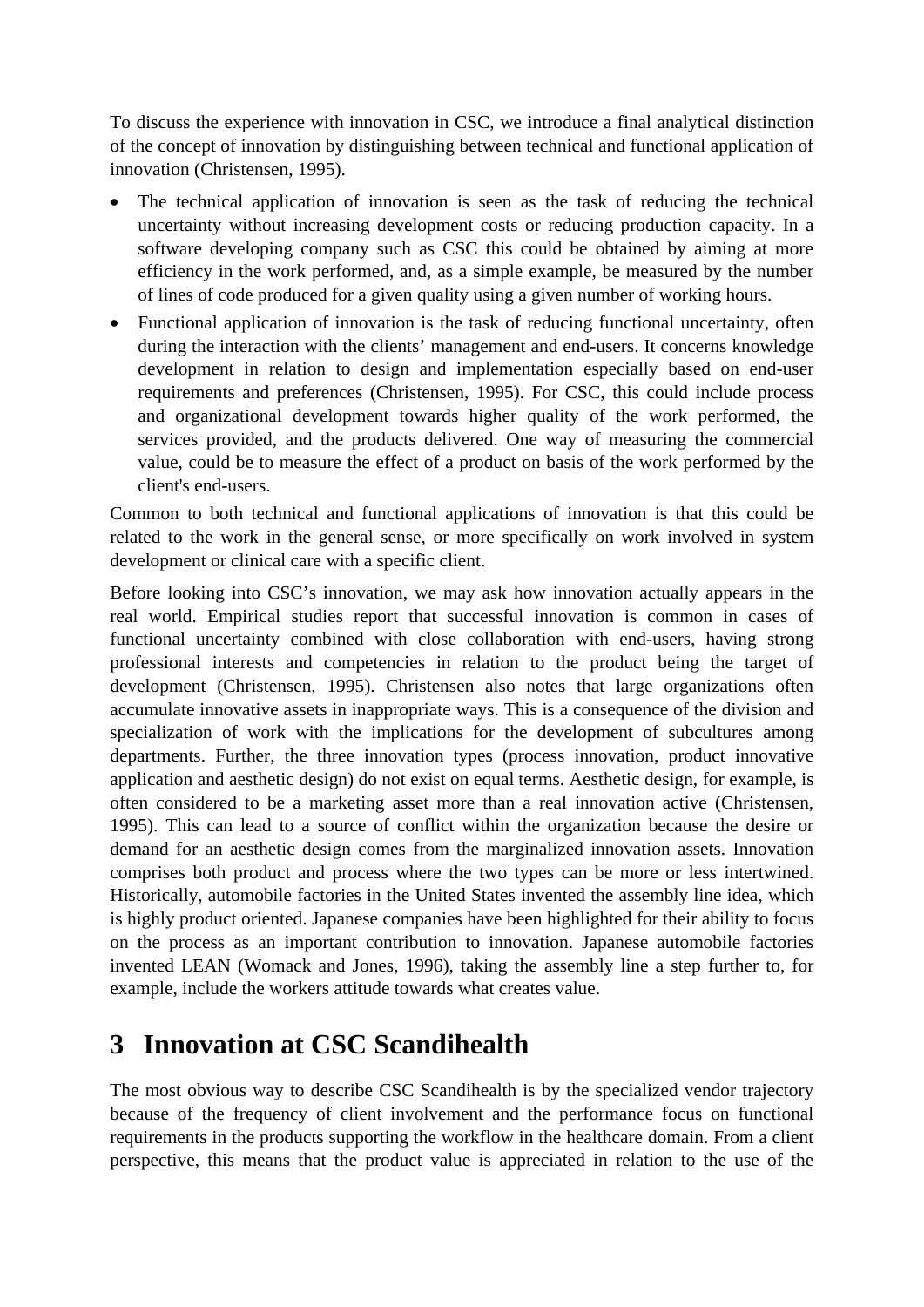product by end-users (clinicians) doing their work. It is precisely this value that CSC wants to make more visible as we shall see stated later in CSC's product strategy.

CSC's product strategy resembles the specialized vendor trajectory and the innovative application of IT-based products. Technology stacks from vendors such as Microsoft and Oracle, etc., drives the process internally. The term 'stack' refers to the understanding of a series of different technologies arranged on top of each other forming a stack based on, typically, database management systems at the bottom, functional programming languages and frameworks in the middle and ending in technologies supporting user interfaces at the top of the stack.

The need for new products is driven by the clients' requirements, and the possibilities for innovation are determined by the technology's potentials and limitations as a technology stack forming a development platform. New products are developed to replace old, not always with new functionality, but often because clients want these new technologies indirectly. One example is the transformation of systems from mainframe to client-server technologies because there was a desire among clients to in-source hosting. This resulted in a technology shift and during the systems development process it was often both a question of what can be done on this platform, as well as a matter of what requirements the end-users needed.

CSC Scandihealth is specialized in offering IT-based solutions to the healthcare domain, a domain which is complex and highly specialized. At CSC, the primary innovation assets are the employees, who have built a corporate culture and product portfolio through almost 30 years, using their imagination and diverse knowledge of both the technical and the domain specific clinical issues.

The three types of innovation assets (process innovation, product innovative application, and aesthetic design) are present to a more or less visible extent. There is no department responsible for innovation or R&D. Persons with special skills are designated as use-ability experts. These skilled persons constitute aesthetic innovations assets and they are often allocated to projects on a consultation basis during design, or, for example, while evaluating prototypes. Concepts such as easy-to-learn and easy-to-use have in CSC become synonymous with the product as user-friendly and are a prerequisite to obtain actual widespread use of the systems by the clinical end-users. In CSC, this type of innovation assets are especially distinct among usability experts responsible for usability tasks and occupied with developing and evaluating usability in relation to a very local interpretation of the term. In other words, it is a more narrow conception of usability than a general and broader understanding of usability encompassing the entire innovation process.

Product innovative application is also distributed and visible in a similar fashion, not within any specific department but in relation to employees designated business architects. They are employed in a similar way and as the aesthetic design assets they are consulted throughout the process of development and when there are issues involving management, sales, and marketing.

The challenge for the development organization is a trade-off between the conditions a particular technology stack offers and the innovative product application assets' ability to seize opportunities and steer clear of the limitations within the design requirements defined by the client. This means that the ability to implement process innovation assets becomes crucial because it is necessary to uncover the needs of users and relate those needs to the technical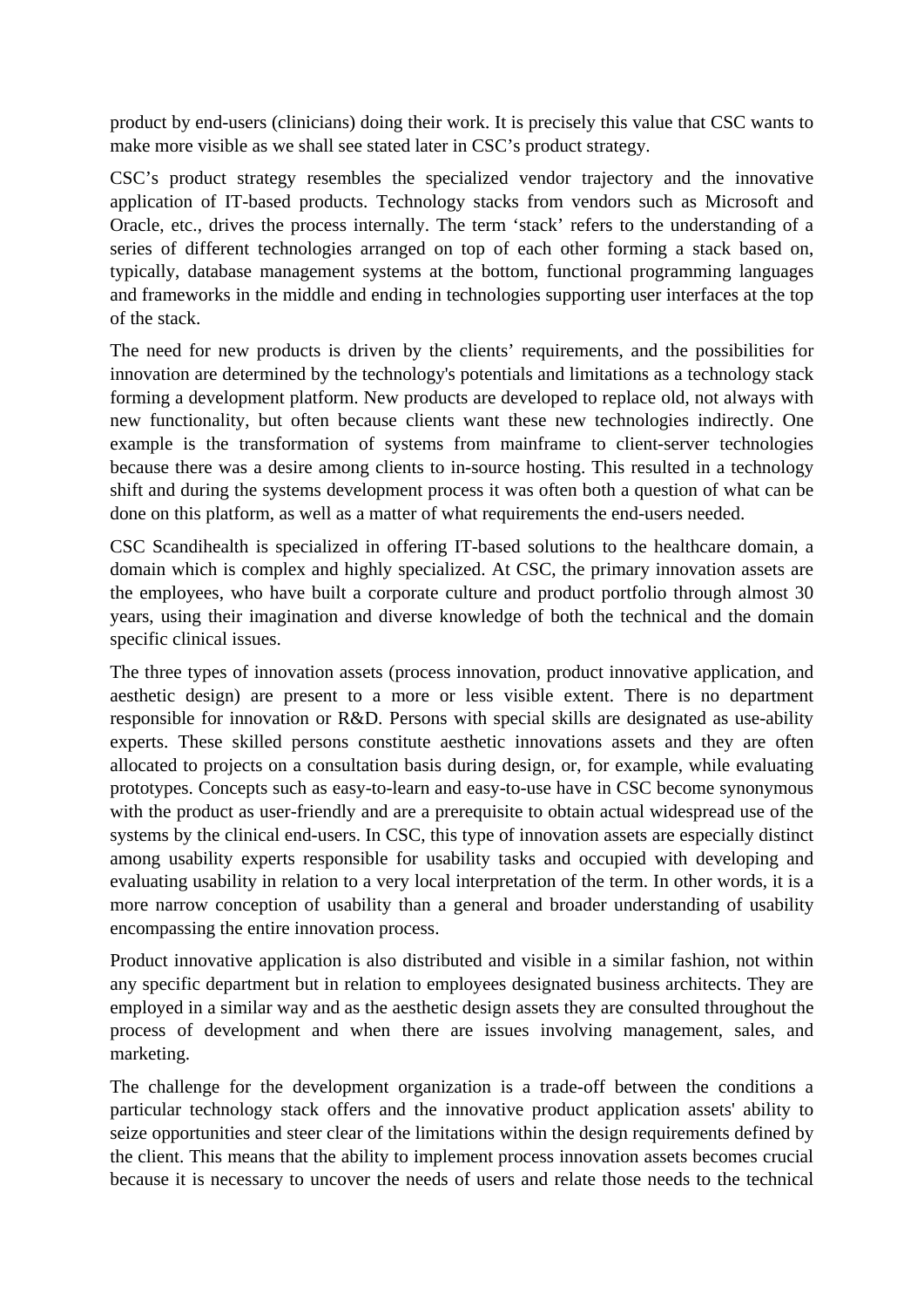framework. This was Christensen's (1995) point with user involvement of end-users having a strong professional skill profile being a prerequisite for a successful product development.

Process innovation is not as visible or institutionalized in a employee role as the two previous mentioned roles relating to aesthetic design and product innovative application. Process innovation is present implicitly in the form of project managers, or as a grassroots movement among the developers and configurators. For example, several production units pursue an agile and flexible way of working rather than adopting procedural and documentation-heavy approaches from the other business areas within CSC Scandihealth and CSC Corporation. There has been an adoption of elements from different sources of process improvement which have been integrated and adapted internally to local conditions. This results in process innovation involving elements of agile development methods such as the Dynamic Systems Development Method (DSDM) (Stapleton, 1997) and Scrum (Schwaber and Beedle, 2002). This example of process innovation is only visible internally, but as the trajectory implies the clients, they too get involved in the development during specification, design, and evaluation.

The success of innovation in CSC's projects requires the involvement of the clients' doctors and nurses. Moreover, the sense of responsibility and professional commitment, especially from end-user representatives when they are involved with the projects, is highly significant and has been pointed out by Christensen (1995). Participation of these 'external' assets from the client's side is a prerequisite for successful innovation. The need for process innovation that includes external assets is therefore important when pursuing CSC's business interests and implementing the company's product strategy.

Employees who represent CSC's innovation assets need a process that binds internal and external innovation activities together and comprise both functional and technical application of innovation. As a process innovative asset, CSC uses effects-driven development to mediate innovative work between developers and configurators from CSC and end-users from the client representing a different focus on the application of innovation (technical and functional respectively).

## **4 Effects-driven IT development in CSC Scandihealth**

Effects-driven IT development (EDIT) is a research program at Roskilde University, which has engaged CSC for several years (see Chapter 8 by Hertzum and Simonsen). Contributions from CSC to this research initiative are done by integrating different projects with the client in the research work.

The research concerns how the utility value or effects of using implemented IT-systems can be used as a driving force for system development. This means that the effects that motivate a client´s investment and use of the system in the daily clinical work also constitute the effects that become the driving force in the design of CSC's solutions. This implies a development and implementation of IT solutions organized with the close and thorough involvement of the clients' management and end-users. Effects-driven IT development at CSC can be characterized as an effects-driven, experimental, and participatory process:

• Effects-driven because it means specifying the effects to be achieved with IT solutions, and subsequently, after implementing an IT-system, measuring the extent to which they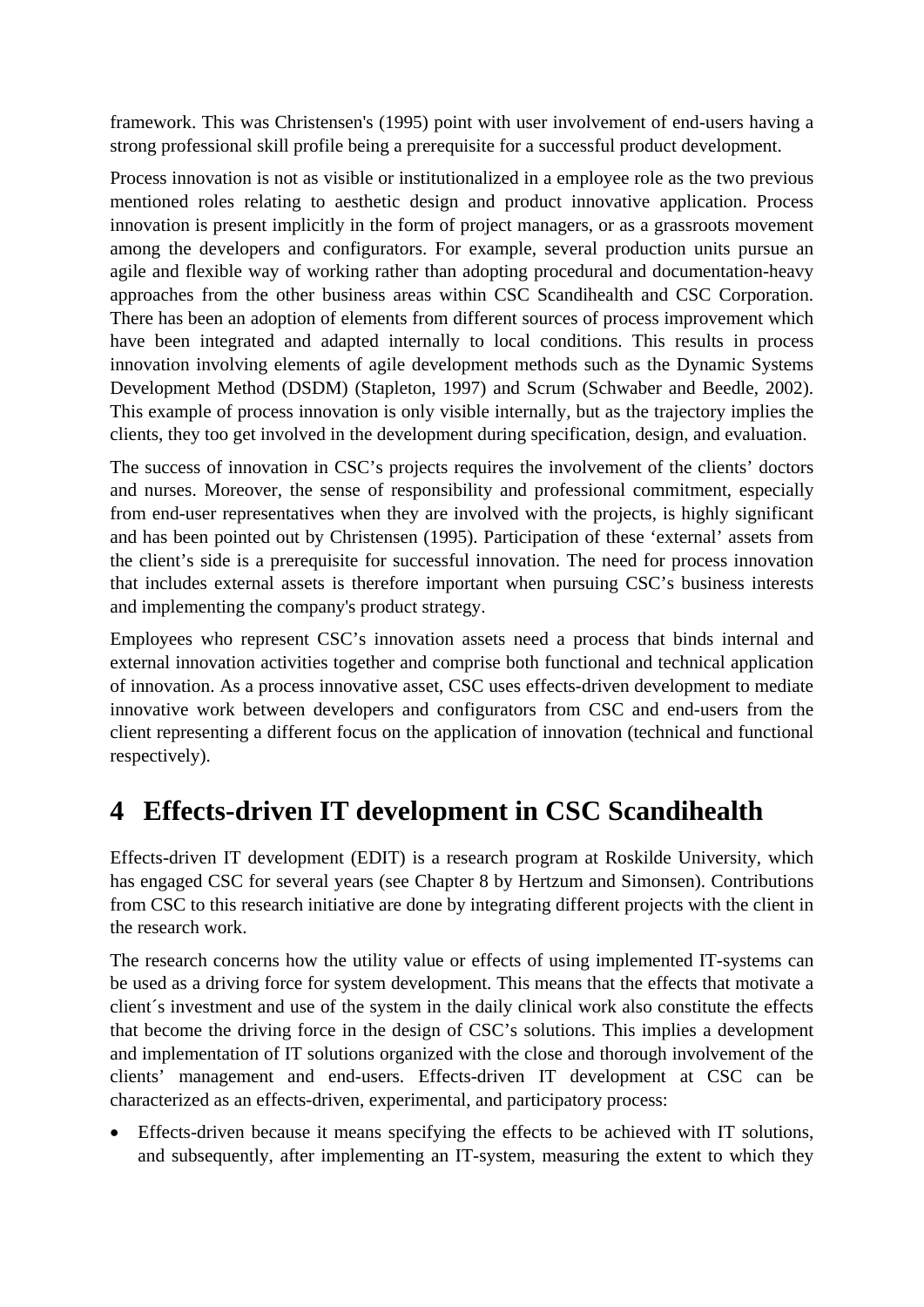are achieved. This approach enables CSC and the client to work systematically to ensure value in the client's investment.

- Experimental because the healthcare sector is too complex for the development process to predict the solutions that both need to respect the important details of the work and need to add a substantial value. This means the process of development and implementation must adapt to the work environment and organization as it also changes along with the implemented IT solution.
- Participatory because the healthcare professionals representing the end-users are the only ones that possess detailed knowledge of the daily clinical work which is necessary to understand the conditions by which the IT solutions must operate and to specify the relevant requirements for the solutions.

Effects-driven development is undertaken during three different stages in the development process; during specification, design, and evaluation (see Chapter 7 by Simonsen, Hertzum and Barlach for a detailed example).

The overall process, while engaged with a client, can be described as a series of workshops ending with the deployment of a solution designed in collaboration with the client, see Figure 1. First, the management´s effects requirements (effects workshop, management focus) set the scope for the project and serves as a guide for the workshop with the end-users (effect workshop, end-user focus). During specification, the effects are used to identify management and end-user requirements relating to both the overall goals for the organization and the daily work performed fulfilling the mission. (We refer to Chapter 7 by Simonsen, Hertzum, and Barlach demonstrating how effects are specified in a five-level hierarchy). Later in the process, the same effects specify how the solution must be evaluated to determine if the design supports the requirements specified by both the management and the end- users. The effects are used at the LAB workshops (users are confronted with mock-ups or early prototypes in a 'laboratory' setting) where the evaluation methods are first consolidated and later put to work in the IN SITU workshops (users evaluate mature prototypes by simulating or performing actual work using the system) where the measured results help to determine if the design need re-work or can be put into production.

The end-users are engaged in workshops through-out the design process, and the effects identified serve as documentation of the design and are translated by CSC into technical requirements for the IT system. This ensures the progress of the development, as the requirements are implemented in mock-ups or prototypes and building towards the solution being deployed in production. The design process can be repeated and evaluated in instances where the system is implemented and taken into production. During evaluation, effects are measured and feed-back informing whether the desired effects have been achieved sufficiently is provided.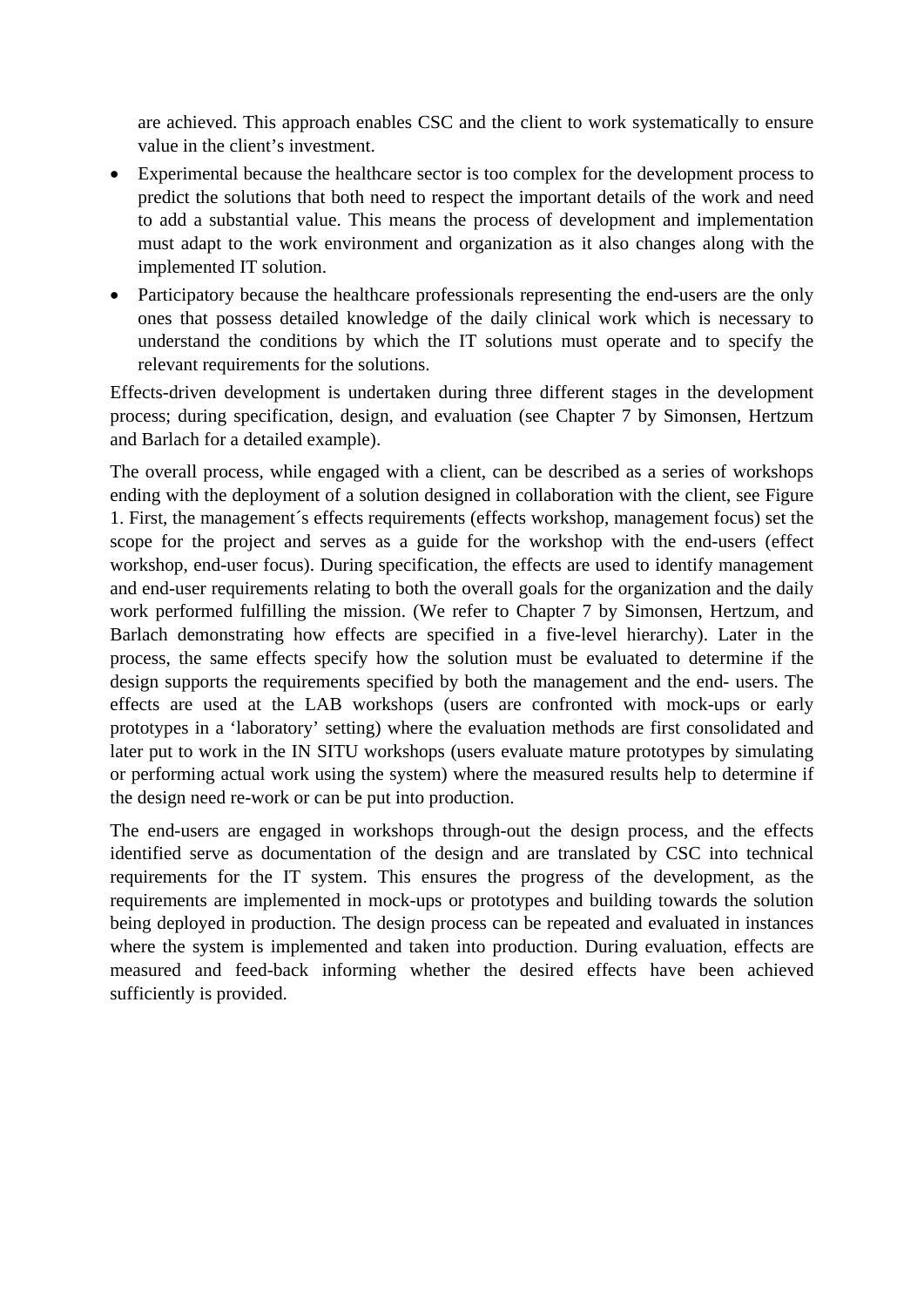

**Figure 1**. The specification, design, and evaluation process utilizing effects in various workshops.

Employees from CSC and researchers from Roskilde University have collaboratively been participating in several projects to ensure that new experience and knowledge are developed and incorporated into projects organized as in Figure 1 (see Chapter 8 by Hertzum and Simonsen). CSC's contributions include devising generic tools and processes for developing products with the client, focusing on effects. The effects represent the central concept for the specification of requirements while also being associated with the measurement tools that are to document the impact in the clinical work domain.

Often, one or more overall desired effects are, in fact, the client's motivation to start a development project. Instead of asking the client to specify requirements for the end-product functionality (often using a technical vendor 'language' that is foreign to the client), effectsdriven IT development focuses on:

- Effects rather than functional requirements
- Measurements above assumptions
- An effects-driven process rather than a functionality-driven process

Some examples of effects from the perspective of the individual end-user, when introducing an IT system into their clinical social domain include:

- Significant reduction of the mental load in the registration and evaluation of data resulting in greater client satisfaction.
- Less missing information that must be found from alternative sources to make decisions resulting in the reduction of resource consumption.
- Fewer follow-up inspections due to better coordination and sharing of knowledge across disciplines – resulting in an overall better quality of core services.

Effects-driven IT development can be related to the three generic categories of assets for technological innovation. A mapping between the three innovation types and three effect categories is outlined in Table 1. The functional use of innovation can be related to the effects, which is a result of the use of the IT product that increases the quality of the clinical work. A similar mapping is indicated for the technical application of innovation with the efficiency in the work supported by the system and for the aesthetic innovation with the user's satisfaction when operating the system. The inherent expectation in CSC's strategy is reflected by a functional application of innovation which must result in a quality effect experienced by the involved end-users engaged in clinical work. The effects method support that the client needs is translated into innovative design, which is evaluated to document how the implemented solution results in the expected effect.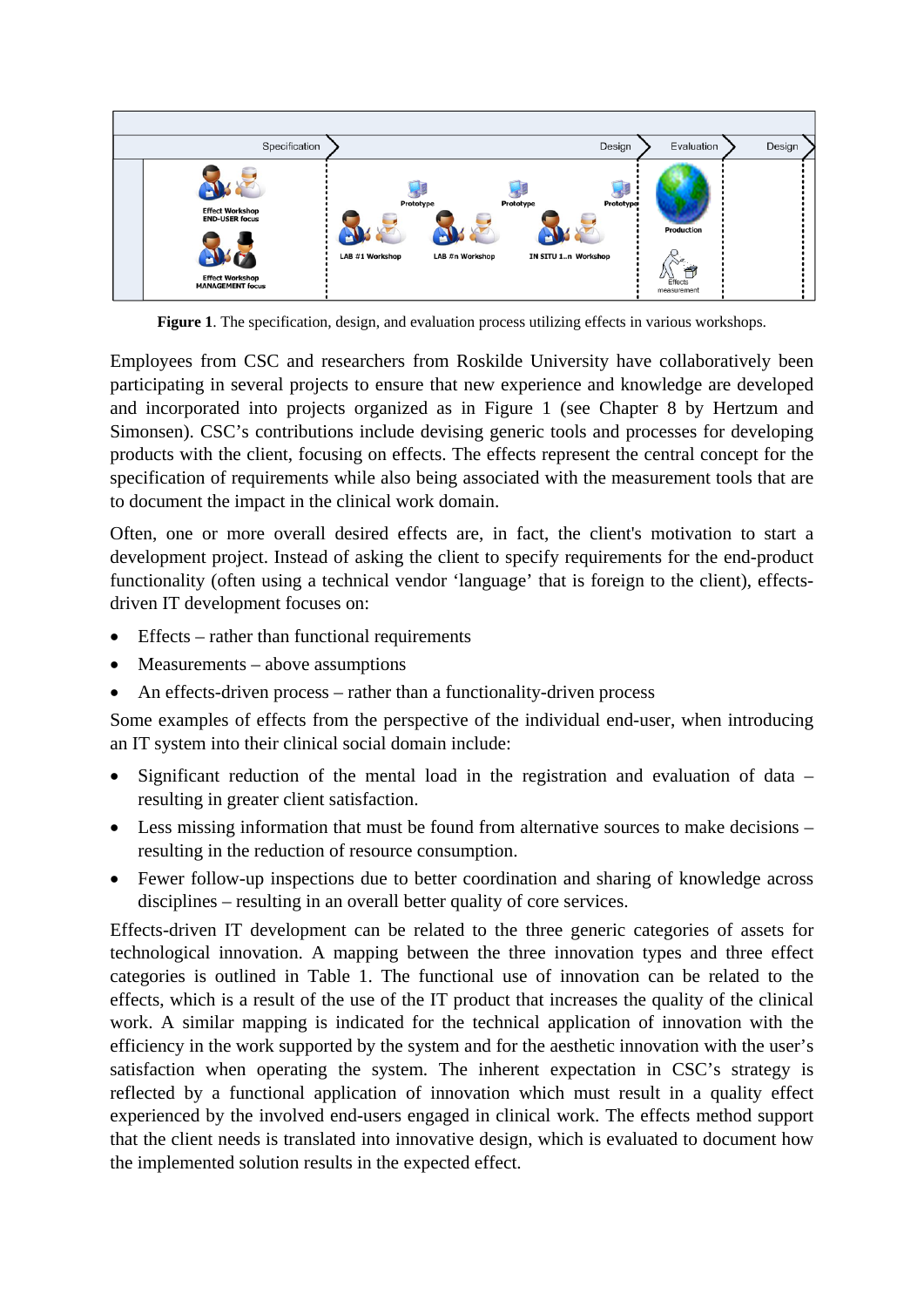The mapping in Table 1 should not be taken as being too unambiguous. Effects are rarely precisely related to one and only one of the categories (quality, efficiency, or satisfaction); rather, an effect may be expressed in all three categories, but there should be a priority of the category that is the most desirable. If a client wants to implement a quality-related effect, one should expect the main contribution to come from the innovation assets mastering the functional application of innovation – and, hence, this should be prioritized. However, one cannot expect a quality effect to be realized only by concentrating on the functional use of innovation. Openness to relevant contributions from the other types of innovation and related effect categories should be maintained.

| Innovation types in use             | <i>Effect categories</i> |
|-------------------------------------|--------------------------|
| Functional use of innovation        | Quality                  |
| Technical application of innovation | Efficiency               |
| Aesthetic innovation                | Satisfaction             |

**Table 1**: An example of innovation types mapped against effect categories.

Christensen argued that innovation cannot be taken for granted just because the innovative assets are present in the company. Therefore, the EDIT project in CSC can be viewed as an example of establishing processes and organizing assets to create optimal conditions for innovation.

## **5 EDIT research in CSC**

Why is it important for CSC Scandihealth to collaborate with the effects-driven IT development (EDIT) research program and to use effects in the development of their healthcare solutions in Denmark?

To answer this, we must first understand the market situation on healthcare IT in Denmark. This market is characterized by several major and smaller vendors who all vie for clients, i.e., decision makers from the regions provided with public healthcare. The rules for procurement and project execution are regulated by the European Union (EU), and they are centrally managed from the organization providing healthcare services, in this context, the Danish Regions. There are many expectations of what an investment in a healthcare IT project can generate of value and which needs and problems it can solve. The expectations are expressed both from the political side and by the many stakeholder groups of end-users (doctors, nurses, etc.) that are involved during the development and implementation process.

How can CSC contribute in this market and what is CSC's core competency?

CSC differs from the rest of the CSC Corporation by primarily offering products over projects. CSC has offered healthcare IT solutions since 1972 and has built up competencies in line with these developments. CSC has followed a technical path embracing new technologies and incorporating them into products as they evolve and become available. From an organizational perspective, this has been driven by changes in the client organization's tasks, which again is a result of political strategies and professional clinical knowledge that require new development or proliferation of the product portfolio. The employees at CSC comprise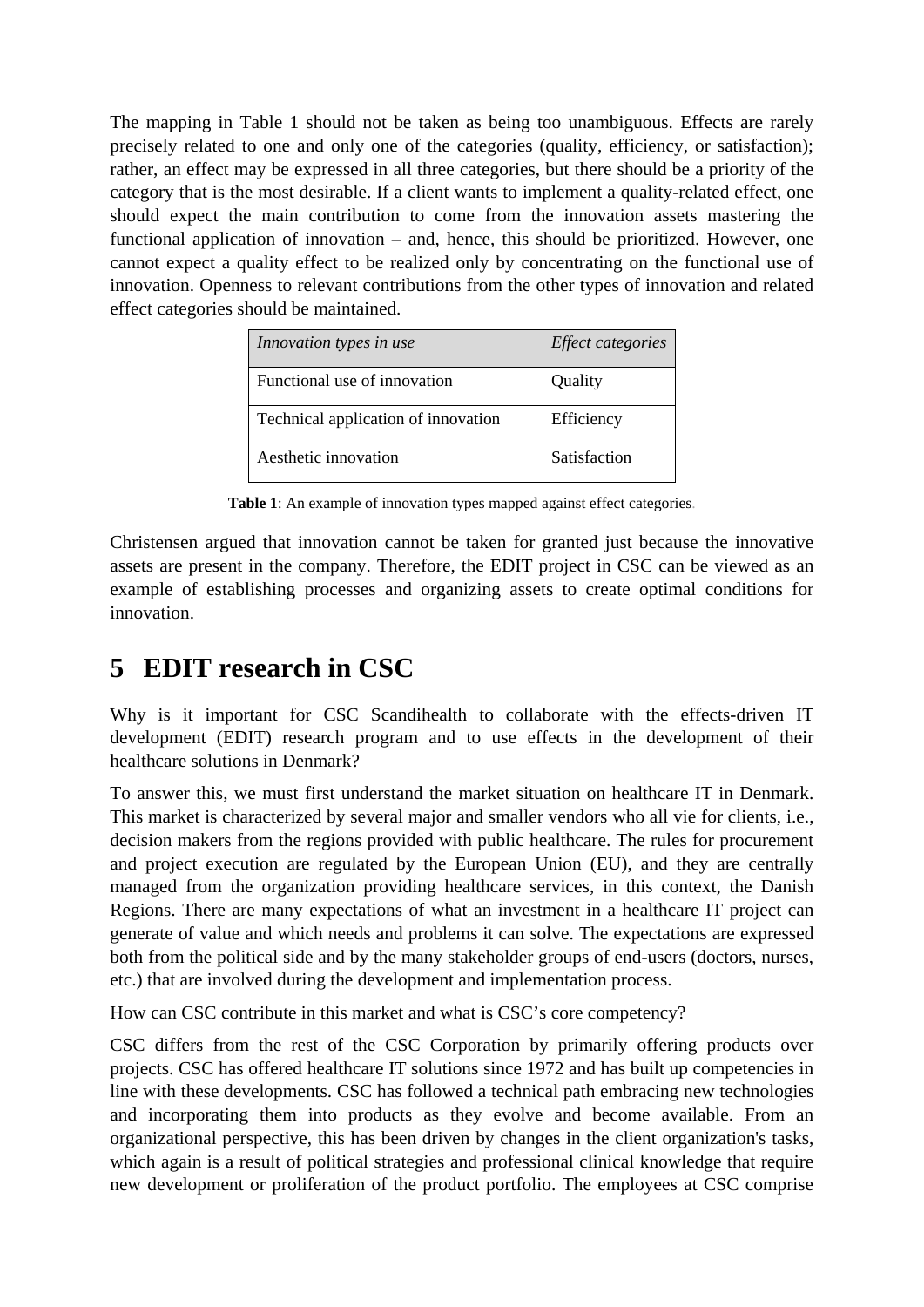both staff with an IT technical background (computer science and computer scientists) and staff with a clinical background (doctors and nurses).

The strategy of the company shows that it is not enough to merely have a deep knowledge of the technologies and the healthcare domain, but that a competitive vendor also needs to master an increasing requirement for organizational change involved as part of the delivery. This is the result of an increasing complexity and demand for dynamics in the healthcare core services, which in turn induce demands on efficiency and quality in the delivery of products supporting these services. IT is increasingly linked to the client's core production services, either indirectly as a reporting tool or directly through documentation, resolution, and quality assurance. This central role of IT contributes to the need for quality in the innovation process. For example, the quality of clinical work is directly reflected in the quality of the clinical documentation supported by IT systems. So there is a tight coupling between the value represented by the clinical work and the different factors, including IT support, which affects this value.

Today, the clinical provision of services means that technology becomes a prerequisite for the clinical work: IT is one of the key tools in the daily work of healthcare professionals. The consequence is that the IT product must match the unpredictability and differentiation encountered by the various end-user groups in the organization, all providing specialized and diverse services that change continually. In other words, it has become harder to specify exactly what the client wants and the time development takes place and the pace of change is shortened. This tendency is continually enforced by pressure on the work organization from the policy makers. This in turn drives the requirement for efficiency in the innovation process at CSC, as the cost of development cannot be increased although the complexity continues to grow. Furthermore, stakeholders in the project must be represented at many levels within the organization on both sides of the client–vendor relationship and demands for swift responses to changes are very much present from the client.

The factors that contribute to the value of the IT product and require contributions from CSC include usability, the ability to effectively make use of available functionality, and the ability to add sustained quality to the clinical work. This comprises all three types of innovation (process innovation, product innovative application, aesthetic design) and might be specified as effects that can support the development and demonstration of values in an IT solution.

As part of the collaboration with the EDIT research program, CSC financed an industrial PhD project. The PhD project is based on selected delivery projects at CSC that involve development of new IT, where the need for technical and functional application of innovation are linked to the product strategy of the company.

The immediate motivation for CSC and the clients involved in an effects-driven project is to give them a unique opportunity to demonstrate the usefulness of a new clinical IT system. Documentation of effects may subsequently be included as part of management agreements with the vendor and other stakeholders. This documentation of specific effects and overall utility value is innovative compared to current IT projects, which most often focus on technical deliveries and not on the overall usefulness. From a marketing perspective, there is a commercial potential for the vendor in sales situations with similar clients, where the vendor is given the option to refer to the qualities of the product based on measured effects.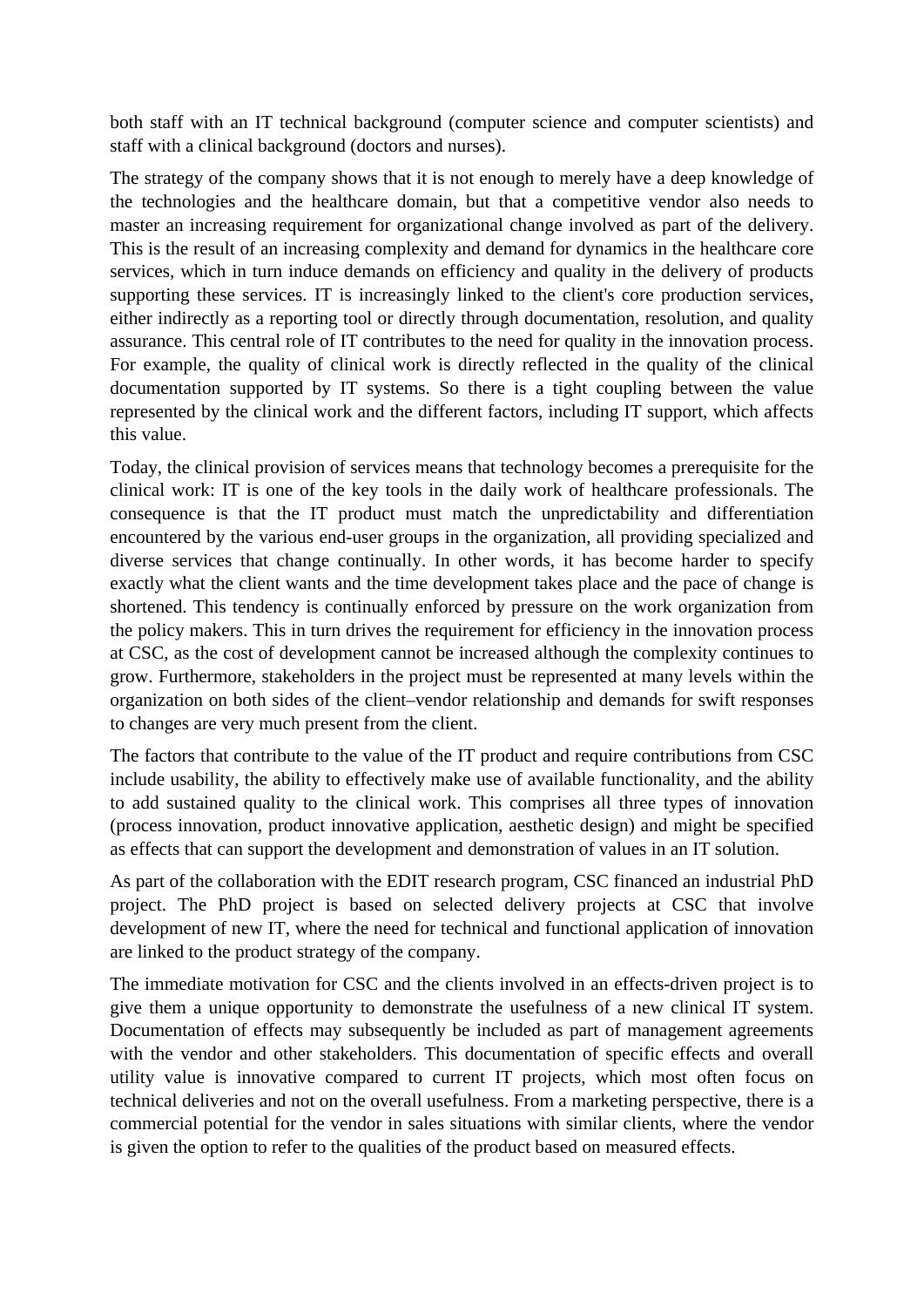The overall motive for CSC in applying effects to drive the development process is to meet the requirement for innovation and have the effects obtained from the innovation evaluated by both parties (client and vendor). Appreciation of the product is central to the commercial outcome that CSC can expect as a result of a successful delivery. The effect approach embed Christensen's (1995) various types of assets profiles for innovation and organizes them by creating a medium and a process that make it possible to systematically develop innovative solutions with documented value.

### **6 CSC Scandihealth's product strategy**

To meet the expectations of the clients, CSC has repeatedly articulated a strategy and approach regarding how CSC views progress and how CSC intends to live up to its role as an innovative vendor in relation to the healthcare domain.

The company's mission is to be ready to seize the challenge that lies in being involved in multiple processes and linking technology support closer to the clinical work. The vision involves a close relationship and establishing integrating technology platforms with individual clients as well as between different healthcare providers, as stated by CSC's CEO, Freddy Lykke:

The vision we have is that the healthcare community is increasingly integrated into the various sections of society, coming closer and closer together, and our mission is that we [CSC] can help to make the linkage of the healthcare community (CSC, 2006).

Freddy Lykke elaborates how this vision can be implemented through a bottom-up approach:

The bottom-up approach is basically another way of saying that it is the clinicians themselves that are to define how their work processes are to be supported, rather than we [CSC] come with a system where we have defined how we think the workflow should be at the various hospitals and their wards. We provide a system that allows the clinicians to dynamically define how the system should work in their specific situations (CSC, 2006).

There are several points in this statement: creativity or innovation comes from those who are involved in the everyday tasks that constitute the clinical work domain. This requires the involvement of many different professionals and knowledge domains. Another point is the acknowledgement of the value owed to the local clinical knowledge combined with humility towards the challenges that lie in getting closely involved with this as an IT vendor. CSC does not come with *the* solution, but provide a process and a technology stack constituting a highly configurable framework system constituting a platform supporting the development of solutions through a close collaboration with client representatives. To be able to handle the increased complexity and dynamics of the client in the development process, a very dynamic process that includes innovation related to technical application is required. At the same time, the client expects that the process is organized so that the quality of the functional use of innovation is both perceptible and sustained.

A client representative, chief physician, Carsten Elleman from Roskilde County Hospital, testified CSC's vision: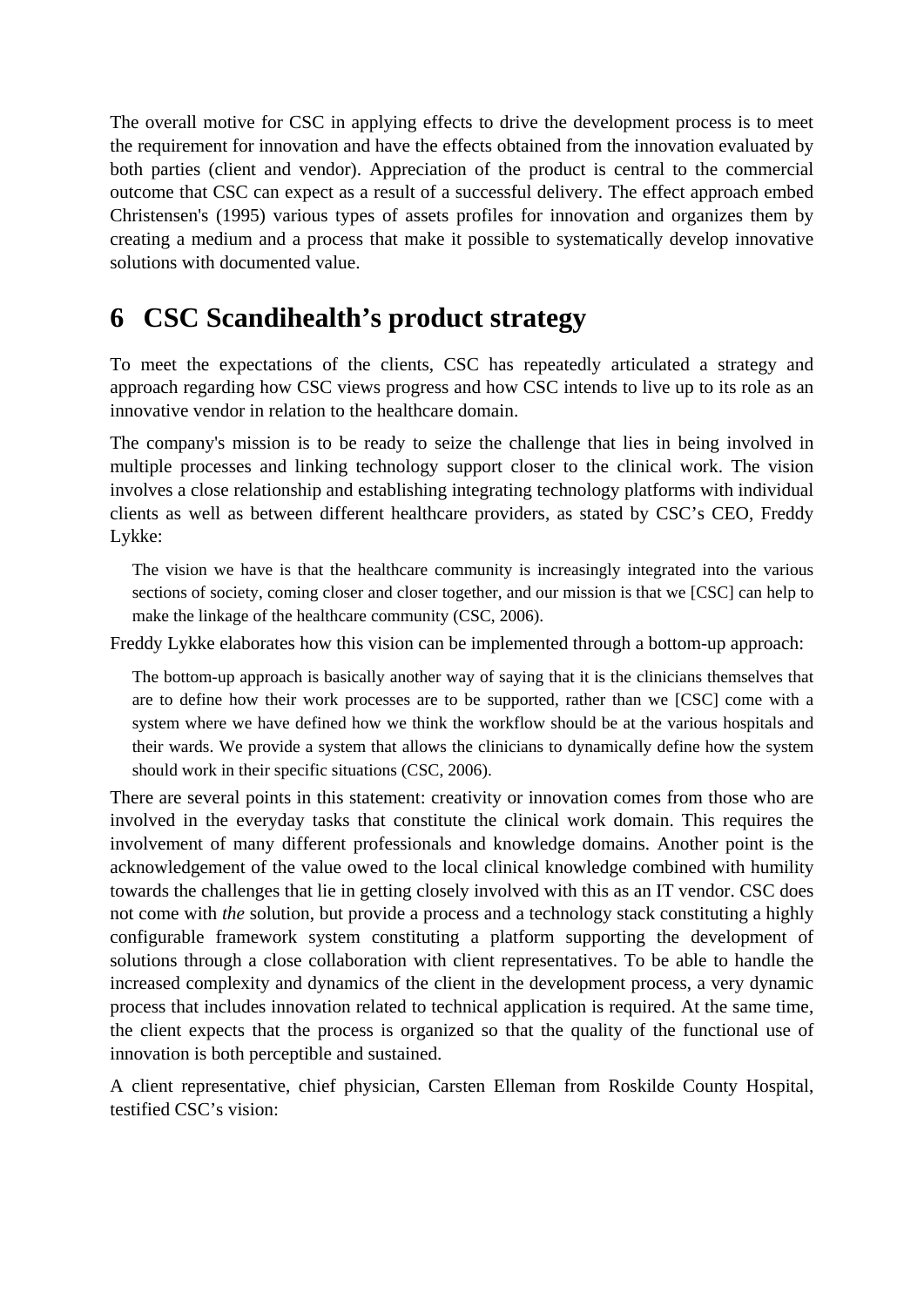What has been the argument against electronic healthcare records (EHR), is that they are too stiff, they are too heavy, and we cannot change them along the way when necessary. They [CSC] have demonstrated that they can adapt really, really fast. And that is nice to see (CSC, 2006).

Or to put it another way, the client is satisfied with the dynamic process offered by CSC as this means that the time from concept to testing will be short and less complicated and that changing requirements can be configured in the system very fast.

CSC's product strategy includes that CSC changes the overall perspective from "delivering a *product* to the client" to "delivering a *solution* to the client." The commercial motivation for this is seen as the acknowledgment of the great savings that can be expected by using a framework system that already contains a highly specialized domain knowledge built into them over many years. Many resources has been used to enrich this technology platform with the domain knowledge and reuse and/or reselling it  $-$  a direct motive in CSC's strategy. Moreover, it means that you can move the delivery of new products closer to the client which is demanded and appreciated (see quote above by Carsten Elleman).

CSC's strategy also includes, expanding their activities and responsibilities from primarily being concerned with technical systems to increasingly include a responsibility for the organizational implementation and utilization of IT systems. The motivation for this is found in an acknowledgment at CSC that for a client, 30% of the overall costs for a large IT project are grounded in the technical IT system, while 70% of the costs are due to organizational implementation. Hitherto, CSC's strategy has been almost exclusively focused on the delivery of the IT system. Now CSC offers services and responsibility aiming at not only applying the technological innovations, but also supporting the functional use of the innovation and the quality of the work supported by the IT system. This challenges the traditional ways of evaluating the delivery within an IT project context (time, resources and specified content) and points to effect evaluations of how the problems and needs that motivated the client to start the IT project are being solved.

A long-term partnership sourcing arrangement includes the continuous development and maintenance of the delivered IT solutions – also after they have initially been implemented at the client site. It is necessary to organize the partnership and differentiate between what parts are optimally developed and maintained by the client, who possesses domain expertise and the good knowledge of local conditions and needs, and what parts are to be maintained by CSC. The effects-driven approach plays a central role in mediating and managing the partnership relation, and takes the collaboration between the client and vendor into account without prioritizing certain types of innovation. The key to this collaboration lies in the formative evaluation of effects that goes through the process as the parties must continually specify effects, negotiate conditions for the evaluation of effects, observe and measure how a specified effect requirement is met, and use the effects assessment as basis for continuing the project.

The demand for innovation and a process to support it externally is reflected in the above strategy 'statements' and sets the scene for collaborative innovation between CSC and its clients.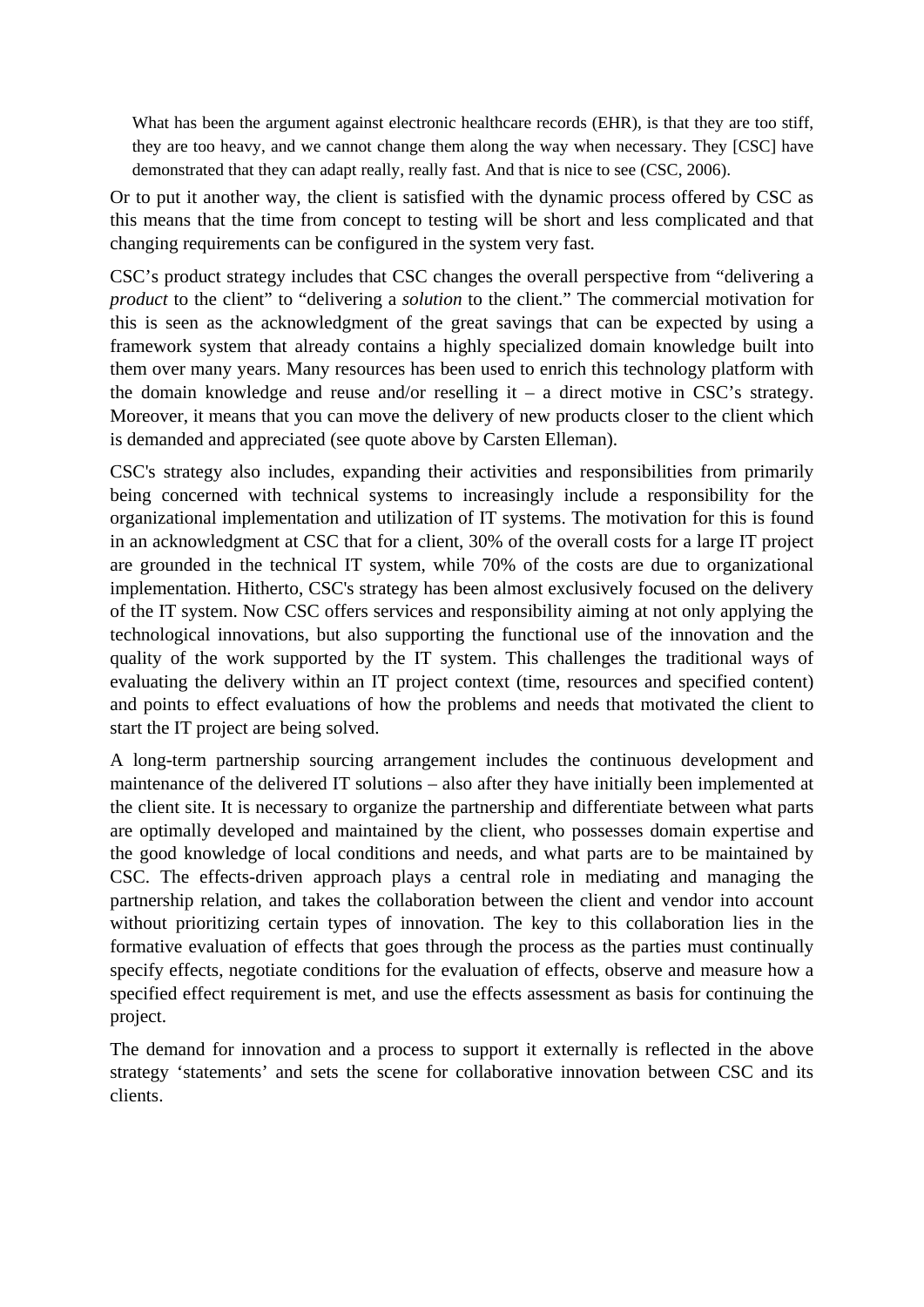## **7 Experiences and challenges**

There are both advantages and challenges for innovation through the effects-driven development (see also Chapter 8 by Hertzum and Simonsen, 2011). The task of EDIT is to provide process-oriented innovation in CSC and to ensure the development of a method that can accommodate all types of innovation. This is to be done without compromising CSC's commercial requirements.

CSC has through a series of EDIT projects developed and evaluated generic tools and processes, supporting the idea of using effects as a methodological approach to systems development projects with Danish clients. The experiences so far confirm some of the assumptions made about the properties of effects in relation to innovation and highlight also some of the challenges CSC faces when innovation is to be driven by, and translated into, IT products.

The EDIT research has resulted in lessons learned regarding CSC's use of effects in the specification and development work with the client as listed below.

#### *Effects are easier to understand, formulate, and prioritize for clinicians than functionality specifications.*

This is of great importance to establish a genuine involvement of the end-user organization that does possess IT-technical skills, and it supports the end-users to contribute to innovation in the specification and development process. Although the client has a very professional and skilled group of clinicians, they are not necessarily knowledgeable on technical issues and terms. Therefore it would be a mistake to believe that their clinical requirements were thoroughly represented if they were expressed in terms that belong to the technical domain only. CSC's strategy is motivated by this involvement and representation of requirements that must be clear to end-users. Experiences and challenges with effect specifications are further discussed in Chapter 7 by Simonsen, Hertzum, and Barlach.

#### *Effects are stable, tempting, yet ambiguous for the IT developers.*

Effect specifications do not change and after the early workshops (see Figure 1) and in CSC's projects they have proven to be very stable. It allows the project to concentrate on experimenting with innovation supported by prototypes without having to spend much energy on aligning all effect requirements in the process.

Effects create a sort of tempting innovative "free space" for CSC's developers. Innovation assets from the technical domain are allowed to more or less freely translate the requirements related to specified effects without the constraints of traditional technical specifications of IT requirements. This "free space" (and dealing with the lack of technical requirements) can, however, prove problematic and require more experimentation with prototypes. The ambiguity inherent in the effects (when the developer is trying to translate effects into technical requirements) is a major issue to be taken into consideration by any project that applies the effects method and it entails a high demand for experiences, skills, and collective knowledge of the developers responsible for developing and implementing the IT system.

The inherent ambiguity lies in the effects' universal notation capability, and, as reported by earlier work on goal methods, effects can also be disruptive as communication and pose a risk by not providing any detailed multiple technical specifications (Stacey and Eckert, 2003,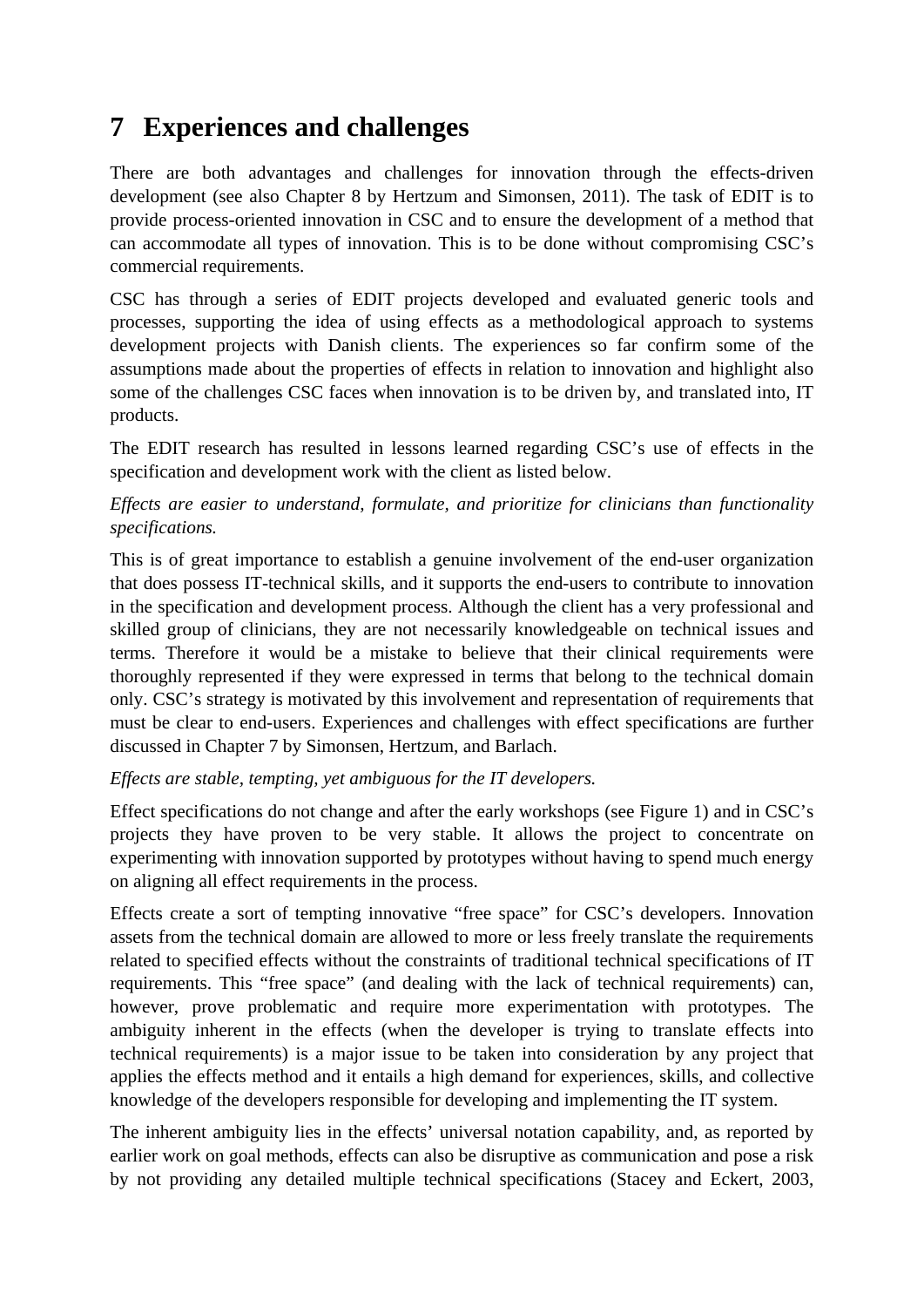Jureta et al., 2008). End-users tend to tolerate these imperfections and value the negotiation benefits stemming from the speed and innovative space of using workshops with prototypes (see Figure 1). The purpose of designing with prototypes is to negotiate these uncertainties and challenge the participant's visions, expectations, and hypotheses through concrete IT experience enabled by the prototypes. The series of workshops should add to the confidence that the implementation is in line with the user requirements represented by the effects. Hence, the ambiguity should not be viewed in a disruptive or counterproductive way. The effect method should work to avoid requirements change resulting in either dissatisfaction with the client ('that was not what we asked for'), or increasing cost on the project's bottom line because 'feature creep' forces a change in an already developed code.

*Effect measurement at implementation requires technically robust framework systems of a reasonable quality*.

The systems from which effects are to be measured and evaluated must be technically robust so that errors identified initially when they are implemented can be corrected immediately – otherwise an interrupted implementation will result in the expensively built user motivation being lost and the effect driven process being terminated prematurely. The quality of the solution must be sufficient for effects to be able to realize. This entails that reasonable change requests that do not emerge until the clinicians' start using the system must be implemented promptly without interrupting the process.

It is indeed possible to ensure the robustness of a technological framework and to establish a prompt inclusion of immediate and emerging requirements from functional innovation, but it requires careful planning of available resources from CSC. However, technical uncertainty should not become a disincentive to explore the functional innovation during implementation and use of the system. For example, if you discover missing functionality in a given technological framework that is necessary to implement a user effects request, the project has a problem and continuing the implementation without this functionality poses a threat to the progress or might result in the client aborting the project.

## **8 Conclusion**

The ambition of carrying out effects-driven strategic partnership sourcing between CSC and its clients is not met overnight. As mentioned by Christensen (1995), such a venue is a mix of existing and new organizations of the innovative assets striving to create a viable realization of the vision for innovation in CSC. The effects can be seen as a tool to fulfill ambition where there is a need for innovative work on many levels between the very different stakeholder groups, both internally within CSC and externally with those clients who are signing up for partnership.

The stability and applicability of effects among the nontechnical client stakeholders provide the opportunity to work systematically with innovation, while the formative evaluation ensures feedback and control over the process as well as its solutions. Effects-driven IT development has demonstrated that it can support CSC's product strategy and vision for the involvement of clients and hereby create value through innovation in a larger context, as quoted by CEO Freddy Lykke. At the same time, this approach supports CSC's strategy by taking specific technological frameworks into consideration as a platform for technical and